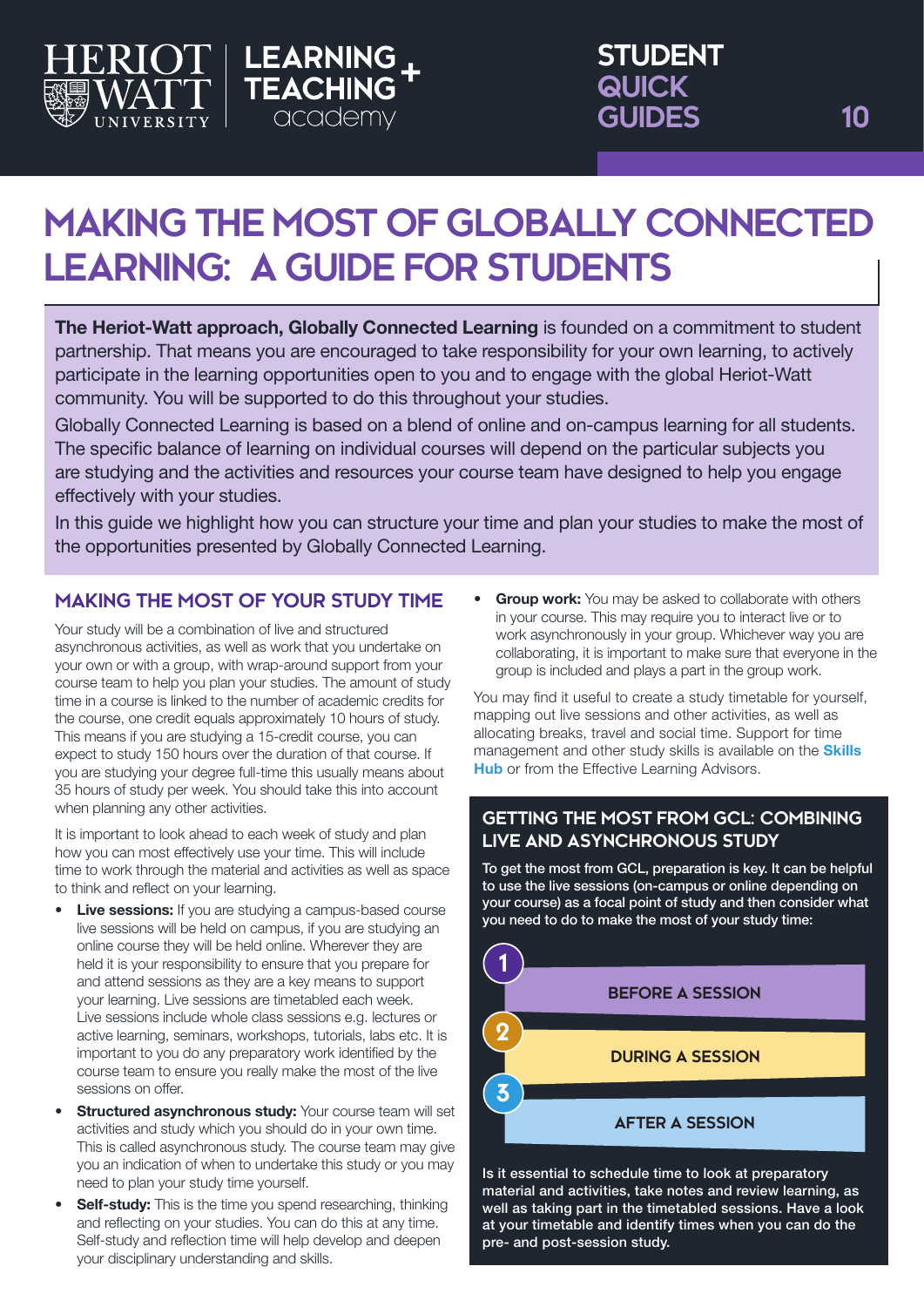### **1** BE PREPARED BEFORE A LIVE SESSION **2** BE PREPARED DURING A SESSION

Check what your lecturer has signposted as preparation, for example you may be asked to watch a video, read material from an e-textbook or a journal article, or listen to a podcast. You may also be asked to go to the discussion board in your course site and answer questions, or share your initial thoughts on a topic, prior to a live session. Schedule enough time to be able to review the material, take notes and discuss it with your classmates. And then do it. This preparatory work is the most important step as it familiarises you with the material you will be exploring in the live session. Don't skimp on this stage.

Look for directions to help you with preparation for the live session:

- What material / activity should I review before the live session?
- Has the lecturer given me specific points to look out for while I watch / listen / read / participate?
- Has the lecturer asked me to answer specific questions related to the material?
- Have I been asked to prepare anything in a specific format?
- Have I been asked to share answers or examples in a specific place (in an Office 365 document, a discussion board, or Teams) before the session?

Preparation before a session familiarises you with the topic that is coming up in the live session. It also contributes to your wider understanding of the course. It may be revision for you, or it may be new material. Either way, if you have engaged with it and tried to understand it before the session, you are in a better position to take part in the live session.

The purpose of the live session is not simply for you to listen to the lecturer talk; you've already done the equivalent of that when you prepared (Stage 1). What is important now is that you apply what you have read / watched / listened to, because the best way of learning is by doing. During a live session it is likely that your lecturer will have activities for you to do to help consolidate and extend your learning. These activities will be easier if you have done the preparation before the session.

What might you experience in a live session?

- Asking or answering a question.
- Discussing and analysing a topic or issue.
- Listening to presentations by the lecturer or by other students.
- Answering a poll question this may be a simple yes / no or true / false question, a multiple-choice question, or a more complex question requiring a longer answer.
- Sharing your reasoning and answer(s) to a question, issue or problem e.g. demonstrating your working for a maths problem, explaining your logic in a debate etc.
- Working with other students in groups for example, this might be to discuss a topic or to collaboratively produce an output.

#### BE PREPARED AFTER A SESSION **3**

After a live session, take time to consolidate and extend your learning. Review the material, activities and your notes from the live session, continue with any pre-session study that you have not yet completed and undertake any post-session activities your lecturer may have organised.

## **ENGAGING WITH THE GLOBAL LEARNING COMMUNITY**

#### Globally Connected Learning offers you the opportunity to connect across the global Heriot-Watt community through our on-campus and online learning spaces.

In your course context you can connect with other learners before, during and after live sessions. You can also connect via course discussion boards, using them not just as a space for discussion of course themes but also a place to connect with your class community. You might like to set up a study group or find a study buddy either within your course or programme or within your other social groups, such as those you share accommodation with. Even if you're not studying the same subject, studying together can help you to stay motivated. There are lots of spaces you can hold study

groups on campus or you can meet online using University online or other communication tools. Talking to other students might seem a bit daunting at first, but informal chat before and after a class can help to make connections, as can speaking up in class or during group work.

If you're working collaboratively, make sure you agree clear ways of working. If your group is across multiple time zones it might be best to work asynchronously, by email, text, shared document or discussion board, rather than trying to meet in person. If you prefer to meet live, consider whether it's best for the group to meet in the online or on-campus learning spaces, or you may choose to make use of both.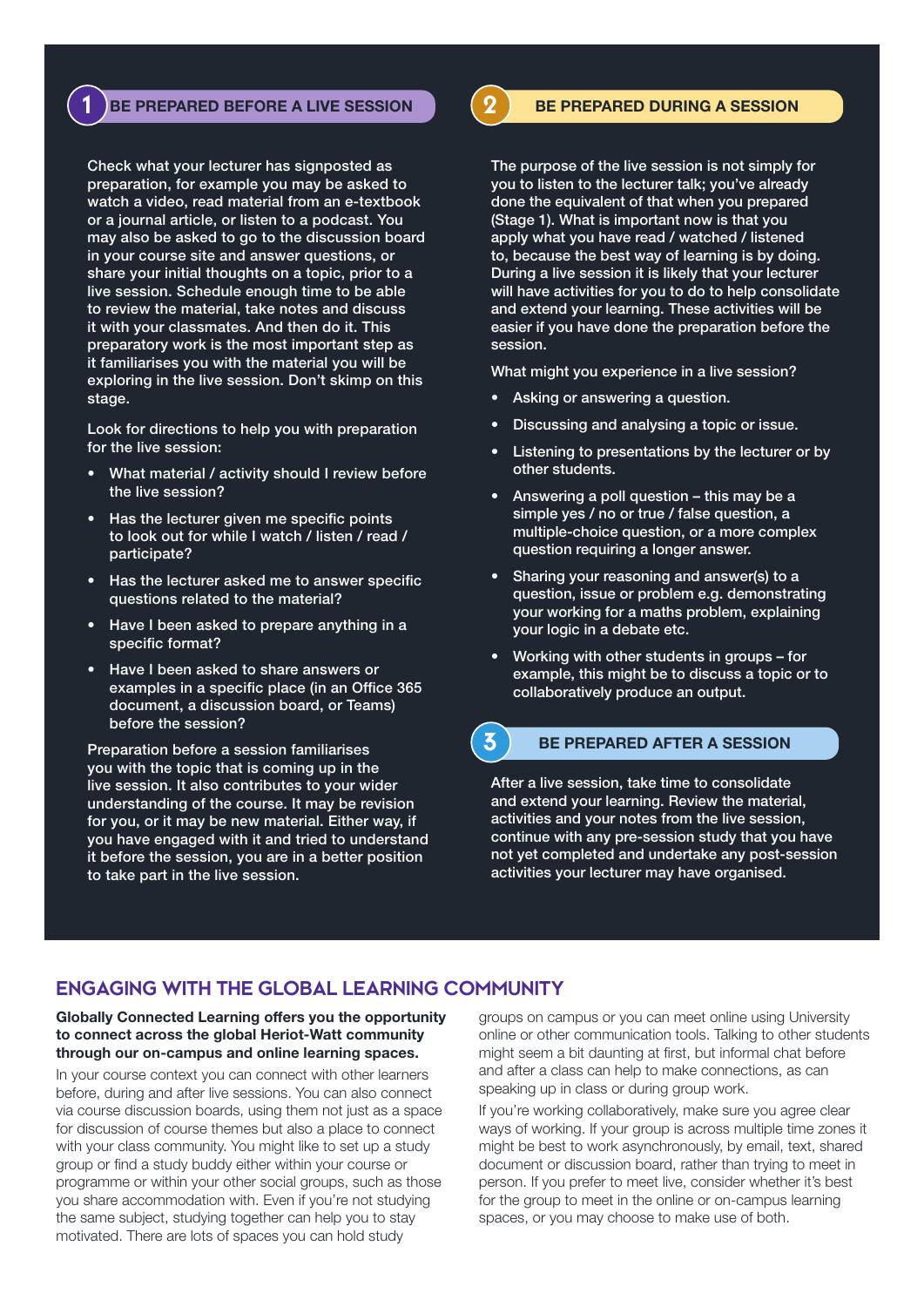## **ENGAGING IN ACTIVE LEARNING**

A key aspect of Globally Connected Learning is that you have the opportunity to engage in active learning. Active learning is when you participate in meaningful activities, think about those activities, and apply knowledge to new contexts to help you gain a deeper understanding of your subject. This contrasts with passive learning where you sit and simply listen or watch a lecture / recording or read material without thinking about it.

Active learning may require you to undertake activities prior to participating in live sessions. Often these activities will be reading, watching or listening to material to provide you with core information on a topic. You will then actively engage with the topic during the live session e.g. through discussion or debate, working together to solve problems or other application of the knowledge. The balance of activities will vary between classes. Make sure that you do the advance preparation and that you fully participate during live sessions so that you get the most from your studies. Remember to undertake any further activities after a live session and to reflect on each week of learning. Participating in active learning has been shown to provide deeper understanding of a subject and longer-term ability to recall and apply information.

## **MAKING THE MOST OF OUR LEARNING SPACES**

Any space can be a learning space provided that it supports you to think about and apply your learning. Heriot-Watt campuses have a range of formal and informal learning spaces both on-campus and online. Formal learning spaces are the classrooms, labs, studios and other spaces used for formal teaching. Any space which is not a formal space scheduled for teaching is an informal learning space.

## **MAKING THE MOST OF CAMPUS LEARNING SPACES**

Formal learning spaces on campus include lecture theatres, labs, studios and classrooms. Campus informal learning spaces include the learning commons, cafés, the library and group study rooms, so are the corridors, the grounds, the gym and even the public transport you might have arrived on.

Get to know your campus learning spaces and which work best for your study habits. You may find it particularly use to get to know the library as this is a key source of support for your studies.

#### TOP TIPS FOR USING CAMPUS SPACES

- Make sure the space is appropriate for the learning you want to do e.g. a quiet space for thinking or reflection, if you are working in a chatty group a spacious place that doesn't mind some noise is probably best, if you're using mobile devices check that you've access to a power supply.
- Remember to check that the space you plan to use is available (especially if it is also used for other activities) and that it has access to everything you need.
- Make yourself comfortable in the space e.g. have access to your study resources, refreshments etc.

*Participating in active learning has been shown to provide deeper understanding of a subject and longer-term ability to recall and apply information.*



Formal learning spaces online include webinar platforms and discussion boards, however these can also provide informal learning spaces e.g. in breakout rooms or side discussions.

Get to know your online learning spaces, particularly your course site on Canvas as this will guide you through your studies. It is also useful to familiarise yourself with the online library as this is a key means to access resources if you are not on campus or if it is outside of on-campus library opening hours.

#### TOP TIPS FOR USING ONLINE LEARNING SPACES

- Use the technology that is appropriate to your needs e.g. video/audio chat for discussion, slides for presentations, spreadsheets for data.
- Make sure everyone has access to the space and can use it e.g. don't pick a platform that only some people are familiar with or has high connectivity requirements if not everyone has good connection.
- Make yourself comfortable both in the online space but also wherever you are accessing it from e.g. have access to your study resources, refreshments etc.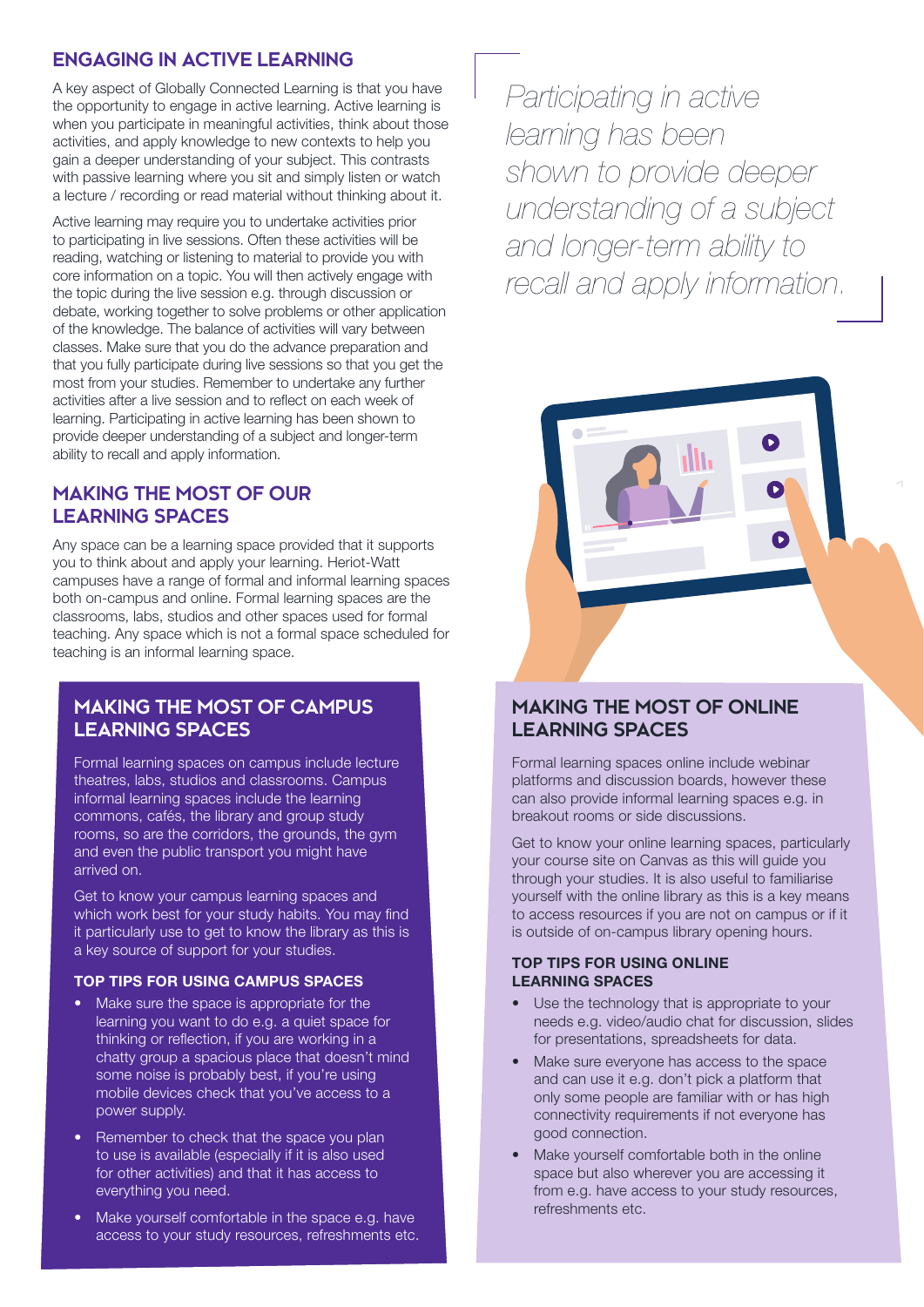## **EXPLORING TOOLS FOR ENGAGEMENT**

Your course may use a variety of tools to support your study online. Some examples of tools which support you to engage with the course and your classmates are explained below.

#### POLLING AND QUIZZES

You may be invited to participate in polls or quizzes during live sessions on-campus or online, or asynchronously via your course site on Canvas. These provide opportunities for you to test your understanding of the topics and receive feedback on this either individually or as a group. Don't be afraid to participate – these activities are not about knowing the right answer first time, they are here to help you think about your subject and develop your understanding through feedback and discussion.

#### DISCUSSION BOARDS

Discussion boards in your course site on Canvas are a really useful way to communicate and provide a way for you to connect with your global classmates and the course team. You may be directed to a discussion board before or after a live session (or sometimes the discussion board is part of the live

session). Examples of how discussion boards are used include:

- Answering a question related to the session in a discussion forum
- Collaborating with students in a discussion forum
- Commenting on student answers in a forum
- Asking questions in a Q&A forum.

#### COLLABORATION TOOLS

Office 365 enables you to collaborate on any documents with others in Heriot-Watt. You might be asked to do this in pairs, small groups or even as a whole class. Collaborative documents might be used to provide you with worksheets or other activities, or to undertake groupwork e.g. a shared report or presentation. Some collaborations might already be set up for you in your course site in Canvas, others you might have to create yourself using Office 365.

## **MAKING THE MOST OF DISCUSSION BOARDS**

Discussion boards can help you make sense of topics you are learning and are a useful repository of work done in a course. You can record your thoughts, ask questions, and answer other learners' questions. You can also keep in touch with classmates, and your tutors and lecturers. Discussion boards are useful for many reasons.

#### Time to think

Discussion boards are really helpful when you need time to think about your answer, for example to compose what you are going to say to check facts or calculations, before you post. You may need extra time if, for example, English is not your first language or you are new to the subject matter. Working on discussion boards gives you a chance to think about what you are going to say before you post your message.

#### Range of opinions

Depending on your disciplinary area, you may come across different opinions. Sharing your opinions or reasoned arguments on a particular topic gives you a wider breadth of understanding, and you can comment on other people's posts to add to the discussion. Be courteous and kind at all times. Remember your are talking to real people.

#### Working in groups

Discussion boards are a great way to work in groups, especially if the group is spread over more than one location or timezone, or some students have work or caring commitments. The boards mean that individuals can make their contributions at a time that suits them, but everyone in the group can see the progress that is being made.

## **MAKING THE MOST OF BREAKOUT ROOMS**

Breakout rooms are spaces for small group interaction within the larger live session. Breakout Groups tend not to be recorded. Both Collaborate Ultra and Teams have breakout rooms. These rooms are often used for group conversations and activities during a live session. Breakout rooms are often the place where you develop your critical understanding of the topic and get to practice applying your skills, as well as building connections with others on your course. Breakout rooms are also an opportunity to get to know other students while you work together on a topic. You could also think about forming a study group, or pairing up with a study buddy, from the people you meet in the breakout rooms.

- Your lecturer sets the scene and then gives you a question to answer, a problem to solve or a topic to discuss. They will then either randomly assign you to the breakouts or put you into pre-assigned groups. In the breakout you work together on the activity set by the lecturer. You might be asked to report back after the breakout or you might be asked to use your results for another activity.
- Being in a breakout group with people you don't know yet can feel a bit daunting. Remember, others will be feeling

just the same. Whether you chat using the mic, text chat or writing on the whiteboard, it is important to talk to each other so that you can get the most from the breakout session. If it's the first time you've met the people in the group you might like to quickly introduce yourselves before starting on the activity.

- It's also a good idea to decide who will report back to the main room at the end of the session, so they can be prepared. Discuss your ideas, share your solutions and working with each other, and make your decisions so that you have an answer by the end of the breakout room timing.
- When you return to the main room, it's likely that your lecturer will invite the groups to share their work with the main group. This is the opportunity to get feedback on your work, so make sure you stick around for this. Your nominated person will report back to the group, but there should also be an opportunity for the other members of the group to add their points as well. Support your spokesperson when they are reporting back and help them.